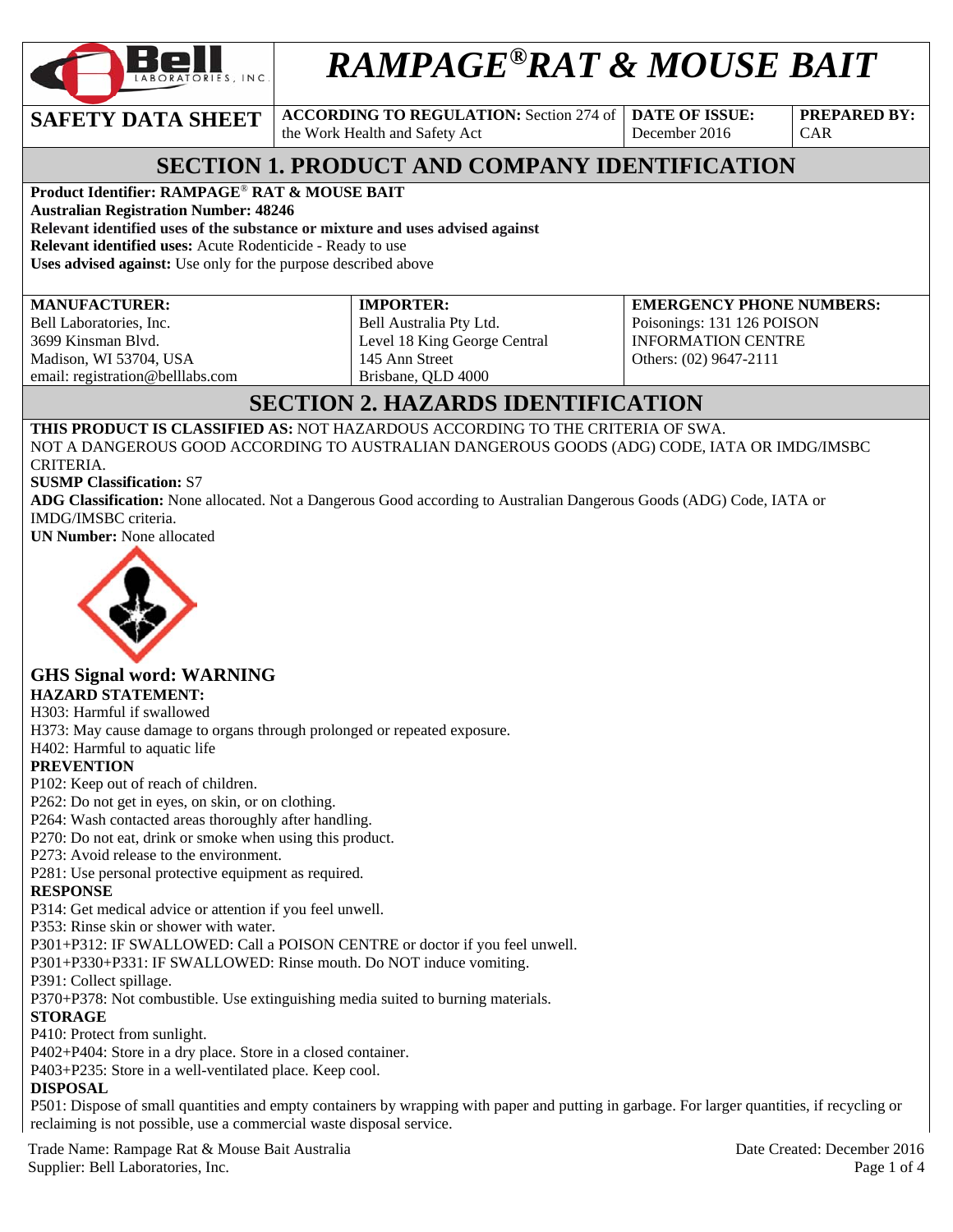## **SECTION 3. COMPOSITION/INFORMATION ON INGREDIENTS**

| <b>Component</b>                                                     | CAS No.     | % By weight |
|----------------------------------------------------------------------|-------------|-------------|
| <b>Cholecalciferol</b> [9,10-secocholesta- $5,7,10(19)$ -trien-3-ol] | $67-97-0$   | 0.075%      |
| <b>Inert and Non-Hazardous Ingredients</b>                           | Proprietary | 99.925%     |
| (Unlisted components are non-hazardous)                              |             |             |

## **SECTION 4. FIRST AID MEASURES**

#### **Description of first aid measures**

**Ingestion:** Call physician or emergency number immediately. The number is 13 1126 from anywhere in Australia (0800 764 766 in New Zealand) and is available at all times. Have this SDS with you when you call. Have person sip a glass of water if able to swallow. Do not induce vomiting unless instructed by physician.

**Inhalation:** Not applicable**.** 

**Eye contact:** Hold eye open and rinse slowly with water for 15 – 20 minutes. Remove contact lenses, if present, after the first 5 minutes, then continue rinsing eye. If irritation develops, obtain medical assistance.

Skin contact: Take off contaminated clothing. Rinse skin immediately with plenty of water for 15 - 20 minutes. If irritation develops, obtain medical assistance.

#### **Most important symptoms and effects, both acute and delayed**

Ingestion of excessive quantities may cause hypercalcemia, anorexia, nausea, vomiting, loss of appetite, extreme thirst, lethargy, diarrhea, profuse sweating, headache.

**Advice to physician:** There is no specific antidote. If serum calcium levels are elevated, treatment with calcitonin is effective in reducing calcium to normal levels. Continue monitoring serum calcium and treat as necessary for hypercalcemia. (Reference: AMA Drug Evaluations, Third Edition (1977) Chapter 16, pp. 248-251)

**Advice to Veterinarian:** For animals ingesting bait and/or showing poisoning signs, induce vomiting by using hydrogen peroxide or administration of activated charcoal with a cathartic. If clinical signs develop, treatment consisting of saline diuresis combined with the use of furosemide, corticosteroids, and phosphate binders are recommended. Calcitonin or pamidronate may be needed for animals that remain hypercalcemic despite symptomatic treatment.

## **SECTION 5. FIRE-FIGHTING MEASURES**

**Extinguishing media**

Suitable Extinguishing Media: water, foam or inert gas.

Unsuitable Extinguishing Media: None known.

**Special hazards arising from the mixture:** High temperature decomposition or burning in air can result in the formation of toxic gases, which may include oxides of carbon.

**Advice for firefighters:** Wear protective clothing and self-contained breathing apparatus.

## **SECTION 6. ACCIDENTAL RELEASE MEASURES**

**Personal precautions, protective equipment and emergency procedures**: Gloves should be worn when handling the bait. Collect spillage without creating dust.

**Environmental precautions:** Do not allow bait to enter drains or water courses. Where there is contamination of streams, rivers or lakes contact the appropriate environment agency.

**Methods and materials for containment and cleaning up**

**For Containment:** Sweep up spilled material immediately. Place in properly labeled container for disposal or re-use.

**For Cleaning Up:** Wash contaminated surfaces with detergent. Dispose of all wastes in accordance with all local, regional and national regulations.

**Reference to other sections:** Refer to Sections 7, 8 & 13 for further details of personal precautions, personal protective equipment and disposal considerations.

## **SECTION 7. HANDLING AND STORAGE**

**Precautions for safe handling**: Do not handle the product near food, animal foodstuffs or drinking water. Keep out of reach of children. Do not use near heat sources, open flame, or hot surfaces. As soon as possible, wash hands thoroughly after applying bait and before eating, drinking, chewing gum, using tobacco, or using the toilet.

**Conditions for safe storage, including any incompatibilities:** This product is a Scheduled Poison. Observe all relevant regulations regarding sale, transport and storage of this schedule of poison. Protect this product from light. Store in the closed original container in a dry, cool, wellventilated area out of direct sunlight. Make sure that the product does not come into contact with substances listed under "Incompatibilities" in Section 10. Check packaging - there may be further storage instructions on the label.

Trade Name: Rampage Rat & Mouse Bait Australia Date Oriented: December 2016 Supplier: Bell Laboratories, Inc. 2001 4 and 2008 1 and 2008 1 and 2008 1 and 2008 1 and 2008 2 of 4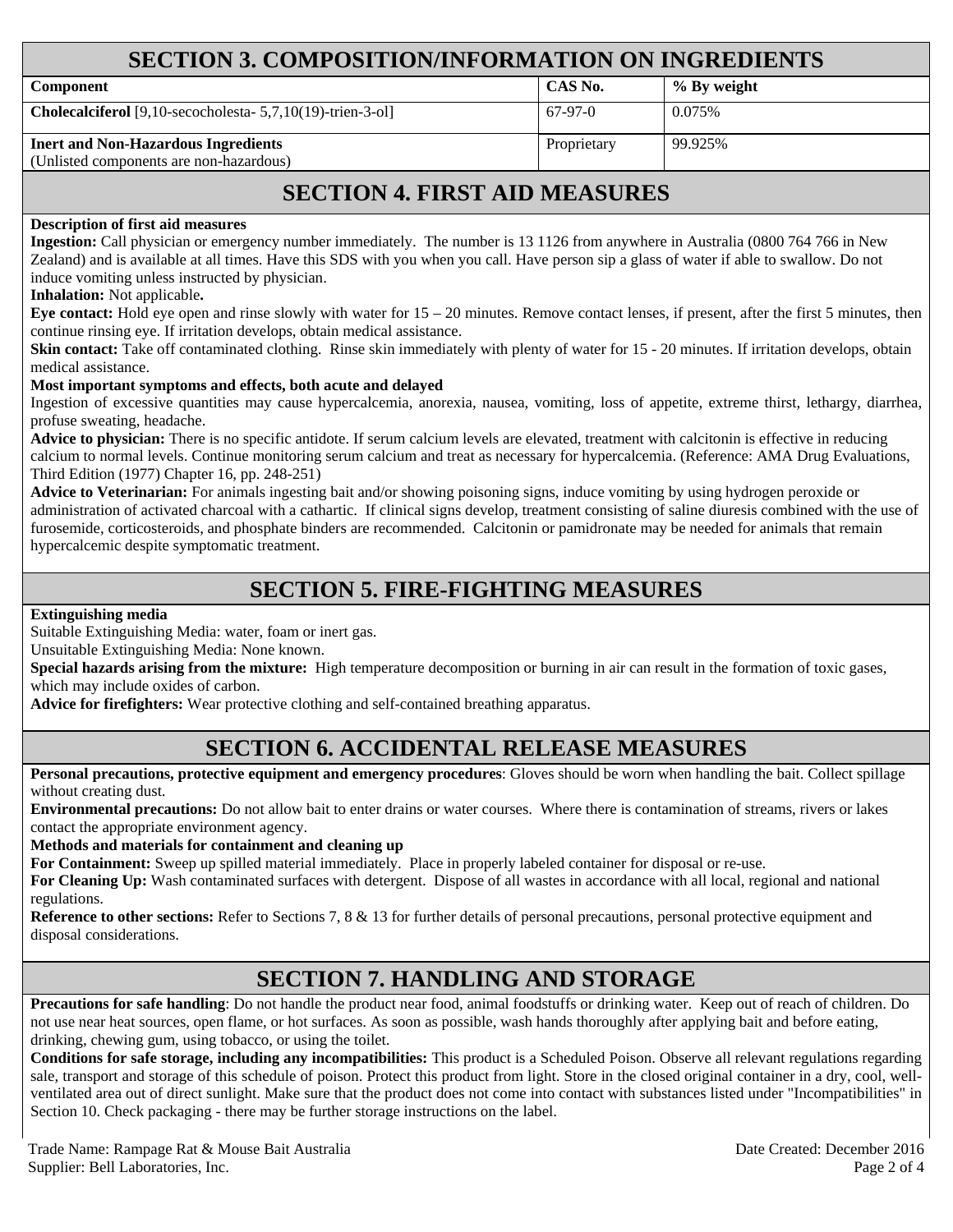# **SECTION 8. EXPOSURE CONTROLS/PERSONAL PROTECTION**

| Established Lillins |                 |                 |                     |
|---------------------|-----------------|-----------------|---------------------|
| Component           | OSHA            | <b>ACGIH</b>    | <b>Other Limits</b> |
| Cholecalciferol     | Not Established | Not Established | Not Established     |

The following Australian Standards will provide general advice regarding safety clothing and equipment:

Respiratory equipment: **AS/NZS 1715**, Protective Gloves: **AS 2161**, Occupational Protective Clothing: AS/NZS 4501 set 2008, Industrial Eye Protection: **AS1336** and **AS/NZS 1337**, Occupational Protective Footwear: **AS/NZS2210**No special equipment is usually needed when occasionally handling small quantities. The following instructions are for bulk handling or where regular exposure in an occupational setting occurs without proper containment systems.

**Ventilation:** No special ventilation requirements are normally necessary for this product. However make sure that the work environment remains clean and that dusts are minimised.

**Eye Protection:** Eye protection such as protective glasses or goggles is recommended when this product is being used.

**Skin Protection:** The information at hand indicates that this product is not harmful and that normally no special skin protection is necessary. However, we suggest that you routinely avoid contact with all chemical products and that you wear suitable gloves (preferably elbow-length) when skin contact is likely.

**Protective Material Types:** We suggest that protective clothing be made from the following materials: rubber.

**Respirator:** If there is a significant chance that dusts are likely to build up in the area where this product is being used, we recommend that you use a suitable dust mask.

## **SECTION 9. PHYSICAL AND CHEMICAL PROPERTIES**

**Information on basic physical and chemical properties** 

**Established Limits** 

| <b>Appearance/Color:</b>                             | Blue-grey-beige-brown granular pellet                          |  |  |
|------------------------------------------------------|----------------------------------------------------------------|--|--|
| Odor:                                                | Sweet grain-like                                               |  |  |
| <b>Odor Threshold:</b>                               | Not applicable, odor not associated with a hazardous material. |  |  |
| pH:                                                  | Not applicable, is not dispersible with water.                 |  |  |
| <b>Melting point:</b>                                | No data                                                        |  |  |
| <b>Boiling point:</b>                                | Not applicable to rodenticide bait                             |  |  |
| <b>Flash point:</b>                                  | No data                                                        |  |  |
| <b>Evaporation rate:</b>                             | Not applicable, is a solid.                                    |  |  |
| <b>Flammability:</b>                                 | No data                                                        |  |  |
| <b>Upper/lower flammability or explosive limits:</b> | No data                                                        |  |  |
| <b>Vapor Pressure:</b>                               | No data                                                        |  |  |
| <b>Vapor Density:</b>                                | No data                                                        |  |  |
| <b>Relative Density:</b>                             | 1.28 g/mL @ $20^{\circ}$ C                                     |  |  |
| <b>Solubility (water):</b>                           | Not water soluble                                              |  |  |
| <b>Solubility (solvents):</b>                        | No data                                                        |  |  |
| <b>Partition coefficient: n-octanol/water:</b>       | No data                                                        |  |  |
| <b>Auto-ignition temperature:</b>                    | No data                                                        |  |  |
| <b>Decomposition temperature:</b>                    | No data                                                        |  |  |
| <b>Viscosity:</b>                                    | Not applicable, is not a liquid.                               |  |  |

# **SECTION 10. STABILITY AND REACTIVITY**

**Reactivity:** Stable when stored in original container in a cool, dry location.

**Chemical stability:** Stable when stored in original container in a cool, dry location.

**Possibility of hazardous reactions:** Refer to Hazardous decomposition products

**Conditions to avoid:** Avoid extreme temperatures (below 0°C or above 40°C).

**Incompatible materials**: Avoid strongly alkaline materials.

**Hazardous decomposition products:** High temperature decomposition or burning in air can result in the formation of toxic gases, which may include oxides of carbon.

# **SECTION 11. TOXICOLOGICAL INFORMATION**

**Information on toxicological effects** 

**Acute Toxicity** 

LD50, oral (ingestion):  $>5001$  mg/kg (rats) (Cholecalciferol Rat LD50 oral: 43.6 mg/kg bw).

**LD50, dermal (skin contact):** > 5001 mg/kg (rats) (Cholecalciferol not determined).

**LC50, inhalation:** Product is a granular pellet and therefore exposure by inhalation is not relevant.

**Skin corrosion/irritation :** Not irritating to skin.

**Serious eye damage/Irritation:** Not irritating to eyes.